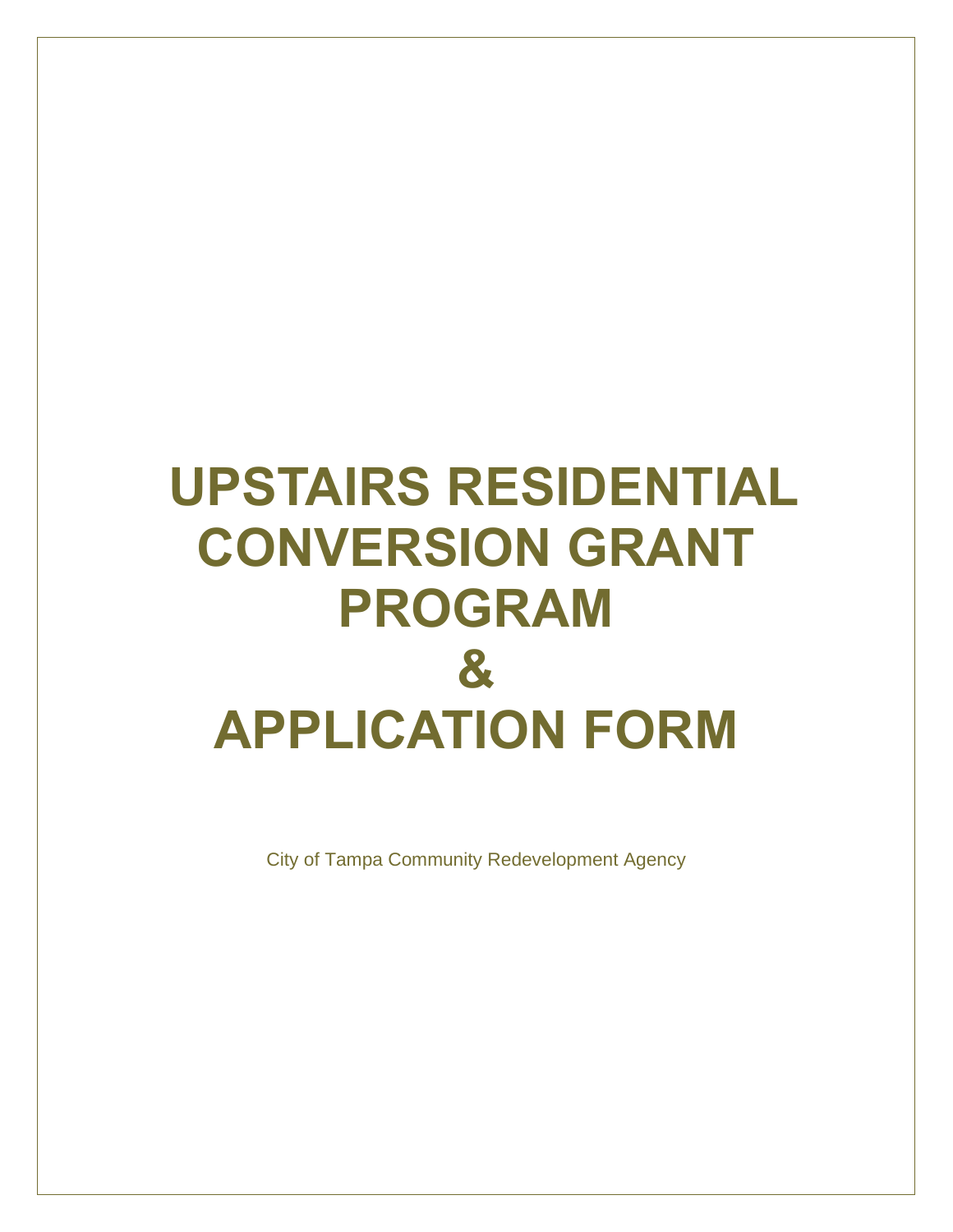# **TABLE OF CONTENTS**

Application form for the Upstairs Residential Conversion Grant Program Approved by West Tampa CAC on August 24, 2021 Approved by CRA on September 9, 2021

\_\_\_\_\_\_\_\_\_\_\_\_\_\_\_\_\_\_\_\_\_\_\_\_\_\_\_\_\_\_\_\_\_\_\_\_\_\_\_\_\_\_\_\_\_\_\_\_\_\_\_\_\_\_\_\_\_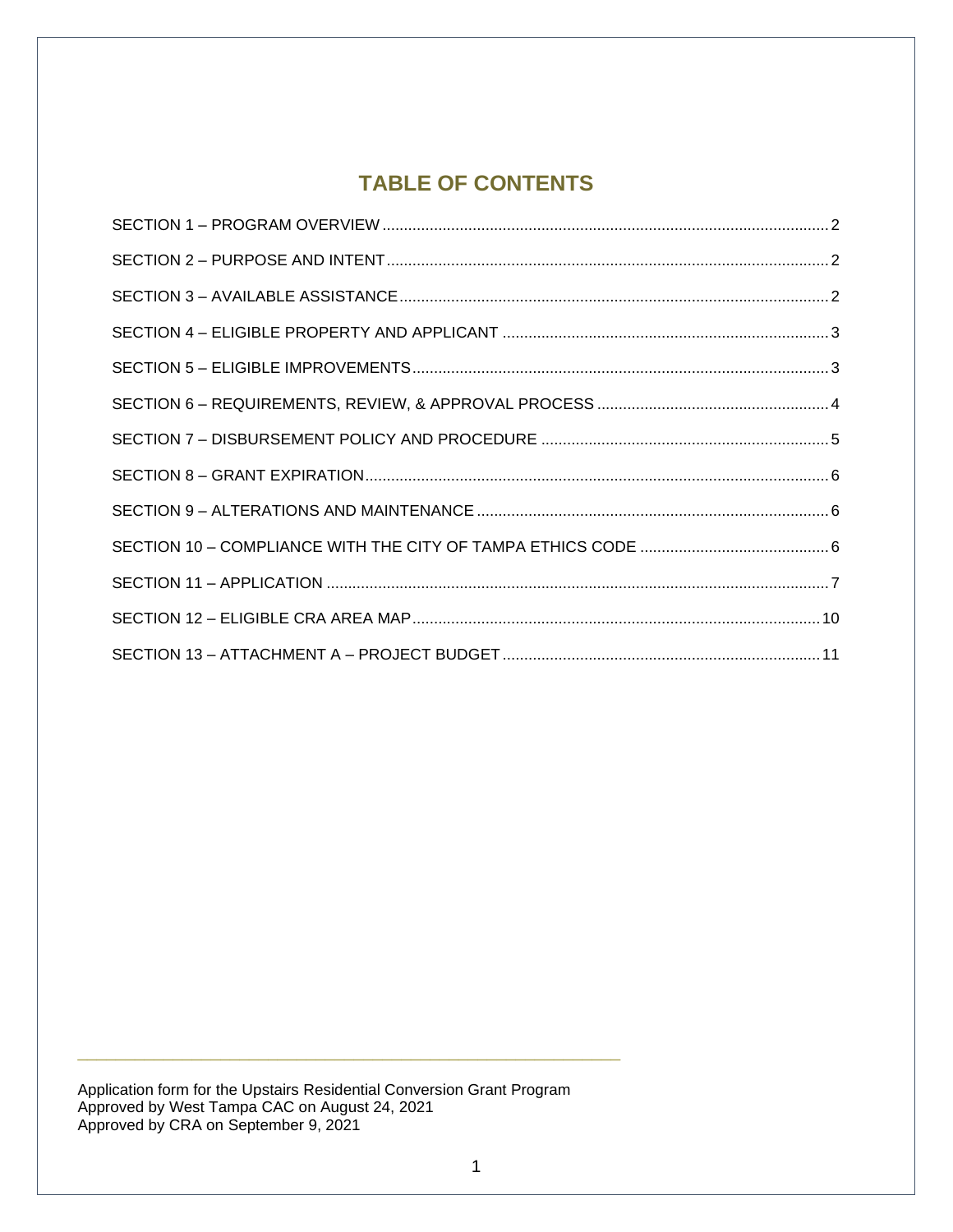#### **UPSTAIRS RESIDENTIAL CONVERSION GRANT PROGRAM**

#### <span id="page-2-0"></span>**SECTION 1 – PROGRAM OVERVIEW**

The City of Tampa (City) Community Redevelopment Agency (CRA) Upstairs Residential Conversion Grant Program (Program) is designed to encourage the conversion of vacant upper floors of existing commercial structures to market rate apartments.

#### <span id="page-2-1"></span>**SECTION 2 – PURPOSE AND INTENT**

The purpose of the Program is to support the implementation of the adopted Community Redevelopment Plan (CRP) (CRP Sections 8 – Redevelopment Tools, 9 – Redevelopment Activities, and 10 – Targeted Redevelopment) for West Tampa Community Redevelopment Area in accordance with the Florida Community Redevelopment Act of 1969. Sections 163.330, et seq., Florida Statutes, by:

- 1) Enhancing the aesthetics, character, quality, and vitality of the redevelopment areas, by providing programs that provide for building and property improvement and rehabilitation in the West Tampa Community Redevelopment Area (CRP Section 9.2 Redevelopment Programs, pages 12 -18).
- 2) Incentivizing the conversion of upper floor commercial space into residential apartment space.
- 3) Creating mixed use environments, where appropriate, in the CRA area.
- 4) Creating value for the citizens of Tampa and improving the West Tampa Community Redevelopment Area by:
	- a. Promoting a business, consumer, family and resident friendly atmosphere;
	- b. Promoting infill and adaptive reuse of properties;
	- c. Incentivizing property owners to enhance the value of their respective property;
	- d. Encouraging private investment in the improvement of commercial properties;
	- e. Reducing vacancies in commercial buildings; and
	- f. Increasing the functionality of existing buildings.

It is the intent of this Program to incentivize improvements to the area that go beyond what is required by the City's development codes to enhance the form, function, and design quality of the redevelopment area. It is not the intent of the CRA to engage in any rehabilitation activity that requires vacating property or displacing any residents from property. Moreover, it is not the intent of this Program to assist in the development of new construction projects. Rather, it is to rehabilitate and enhance areas exhibiting deterioration and decline.

#### <span id="page-2-2"></span>**SECTION 3 – AVAILABLE ASSISTANCE**

Applicant may receive a grant award of up to **seven-thousand dollars (\$7,000) per dwelling unit developed, for up to four dwelling units**. To qualify for grant funds, the Applicant must **match the grant amount by an equal or greater investment of private funds** for the conversion of a qualifying commercial space into residential space. The program grant is a reimbursement grant.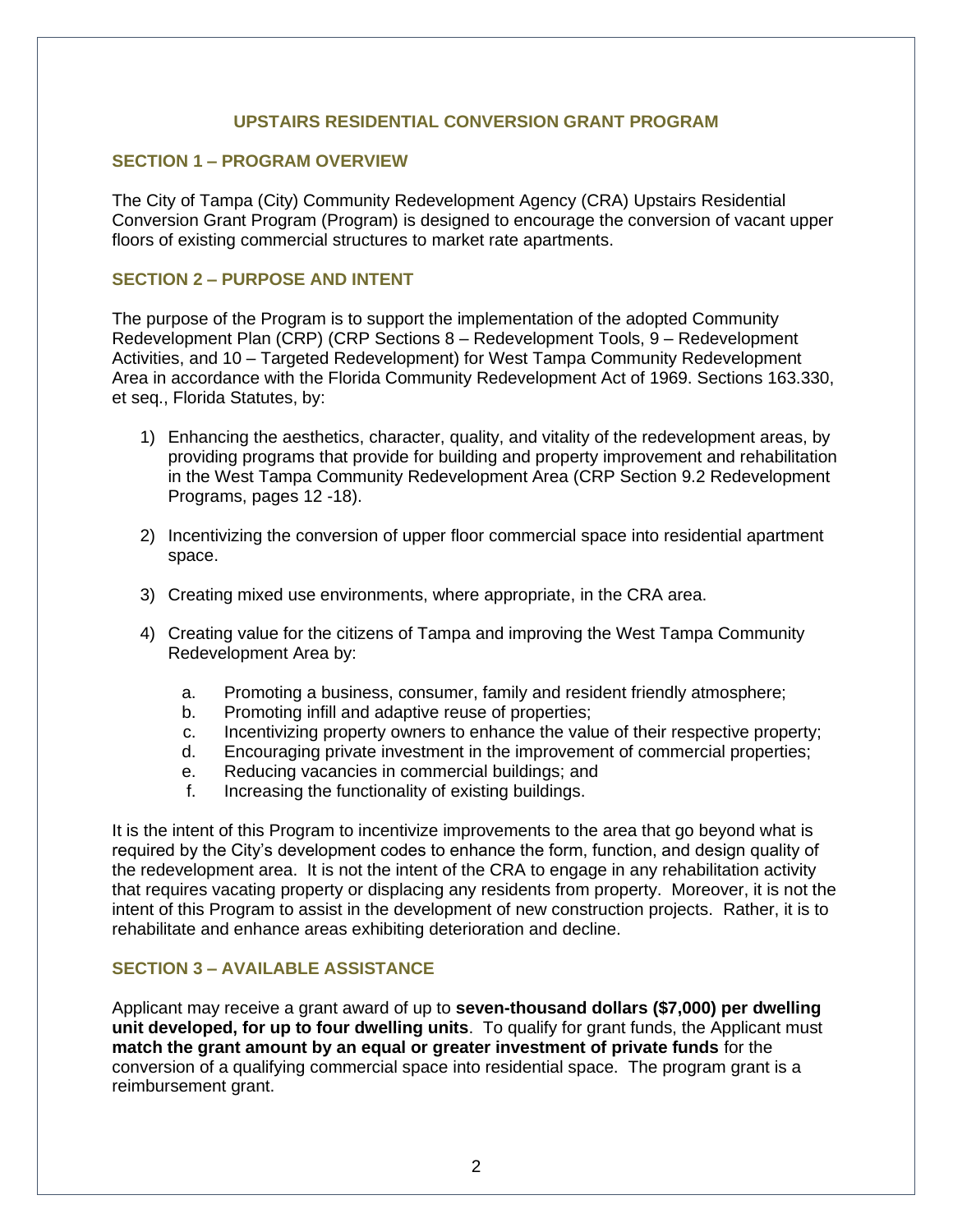For the purposes of this Program, "apartment" or "dwelling unit" means a room or group of rooms forming a single independent habitable unit used for or intended to be used for living, sleeping, sanitation, cooking and eating purposes by one family (as defined by the City's codes) only; for owner occupancy or for rental, lease or other occupancy on a longer than monthly basis; and containing independent kitchen, sanitary and sleeping facilities.

#### <span id="page-3-0"></span>**SECTION 4 – ELIGIBLE PROPERTY AND APPLICANT**

To be eligible for the Program, the Applicant must meet all the following qualifications:

- Must be the owner<sup>\*</sup> of the subject property.
- Must be an allowable use on the subject property in accordance with the City's Land and Building Development Regulations/Codes.
- Use of first floor of property must be for commercial or mixed-use space.
- Must be current in all property taxes and City of Tampa business fees.
- Must be in good standing with the City (no outstanding code enforcement or building code violations). This requirement may be waived by the CRA Manager if the work proposed under this application will remediate code violations).
- Property must be free of code enforcement liens or other City liens.

\*The owner of the Property (Owner) shall be the Applicant. Owner means a holder of any legal or equitable estate in the premises, whether alone or jointly with others and whether in possession or not shall include all individuals, associations, partnerships, corporations, limited liability companies and others who have interest in a structure and any who are in possession or control thereof as agent of the owner, as executor, administrator, trustee, or guardian of the estate of the owner. No Owner shall receive more than \$75,000 in total CRA grant value across all CRA grant programs within a 12-month rolling year. For the purposes of this application, the total CRA grant value that an Owner has received over such period shall be the combined value, in the 12 month period immediately preceding the submission of an application for this program, of: (1) the amount of CRA grant funds that the applicant has received; (2) the amount of CRA grant funds that any holder of legal title in the subject property other than the applicant has received; and (3) if a business entity holds legal title in the subject property, the total amount of CRA grant funds received by any directors, members, partners, shareholders, any others with an ownership interest in such entity, and any others able to exert managerial control over or direct the affairs of said entity.

#### <span id="page-3-1"></span>**SECTION 5 – ELIGIBLE IMPROVEMENTS**

The Program is intended for the conversion of upper floors above the base ground floor of a commercial building. The following interior improvements *may be eligible* for Program assistance:

- 1) Electrical/plumbing upgrades and utility connections;
- 2) Venting, HVAC, mechanical systems, and water heaters;
- 3) Sprinkler/fire suppression systems, firewalls, life safety improvements;
- 4) American with Disabilities Act (ADA) systems;
- 5) Internal structural stabilization systems (e.g., repair and replacement of load bearing walls, columns, beams/girders, joist, etc.);
- 6) Interior walls (including drywall), ceilings, floors, doors, and molding;
- 7) Wall, floor, ceiling insulation and sound proofing;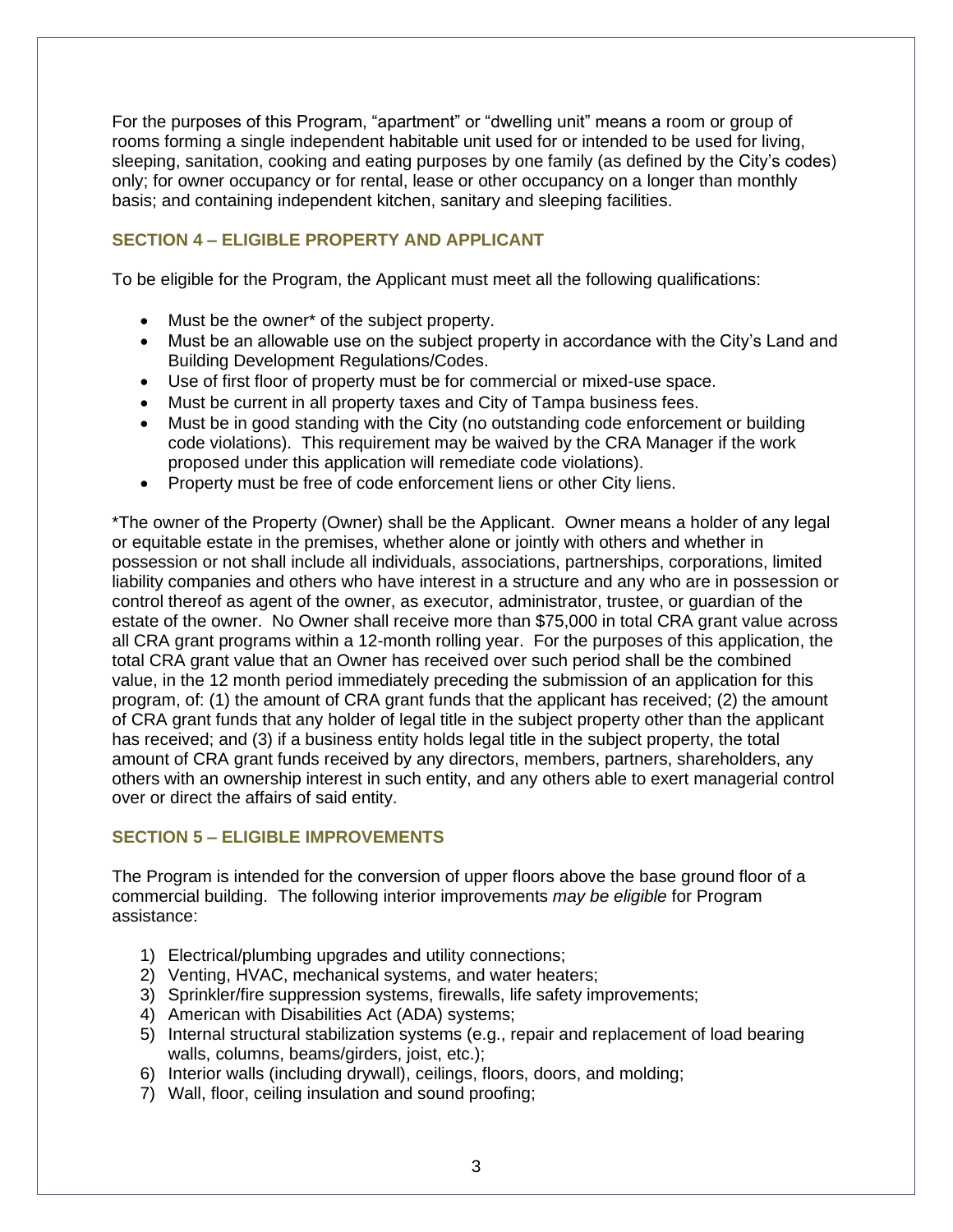- 8) Internal stairwell upgrades;
- 9) Certain permanent bathroom and kitchen counter tops, cabinets, sinks, tubs;
- 10) Interior historical restoration; and
- *11) Other creative improvements or projects may be submitted for consideration but must demonstrate that the grant will be used for a purpose in the public interest, supports the implementation of the Community Redevelopment Plan, is not in conflict with local or State law, and is permissible by the City and other governmental agencies.*

The following are *ineligible* for assistance:

- 1) Improvements that are completed prior to an application being approved;
- 2) Exterior building improvements;
- 3) Non-permanent improvements such as, but not limited to, kitchen appliances (e.g., stoves, refrigerators, dishwashers, etc.), carpet, furniture, and window blinds;
- 4) Security cameras and systems;
- 5) Architecture and Engineering fees; and
- 6) Improvements for hotels, temporary or transient lodging, boarding houses, and rooming houses.

#### <span id="page-4-0"></span>**SECTION 6 – REQUIREMENTS, REVIEW, & APPROVAL PROCESS**

- 1) All statements and representations made in the application must be correct in all material respects when made.
- 2) Applicants must schedule an appointment with the City's Community Redevelopment staff prior to applying. The Community Redevelopment Department is located at 306 E. Jackson Street 2N, Tampa, Florida 33602. To schedule an appointment, contact staff at 813-274-7427. Applications will be received on an ongoing basis.
- 3) Applicants must submit, as part of the application, design plans and floorplan accurately delineating the square footage of the proposed conversion area within the commercial structure.
- 4) Photographs of the existing structure, interior and exterior, must be provided with application.
- 5) An estimated detailed budget must be provided on the budget form in the application.
- 6) Work required to be performed by licensed contractors must provide, as attachments, quotes from contractors and copies of their licenses. Quotes to include complete description of materials to be used).
	- *If work is performed by non-licensed workers, then only materials purchased will be eligible for grant funds, unless the work performed was required to be performed by a licensed individual per City codes.*
- 7) Portions of the project costs not funded by the requested grant must be provided by Owner funding. Owner funding may consist of bank loans, lines of credit, and owned assets (Owner Equity), etc.
- 8) Owner must demonstrate their source of the Owner Funding and their ability to meet the financial obligations of the Program.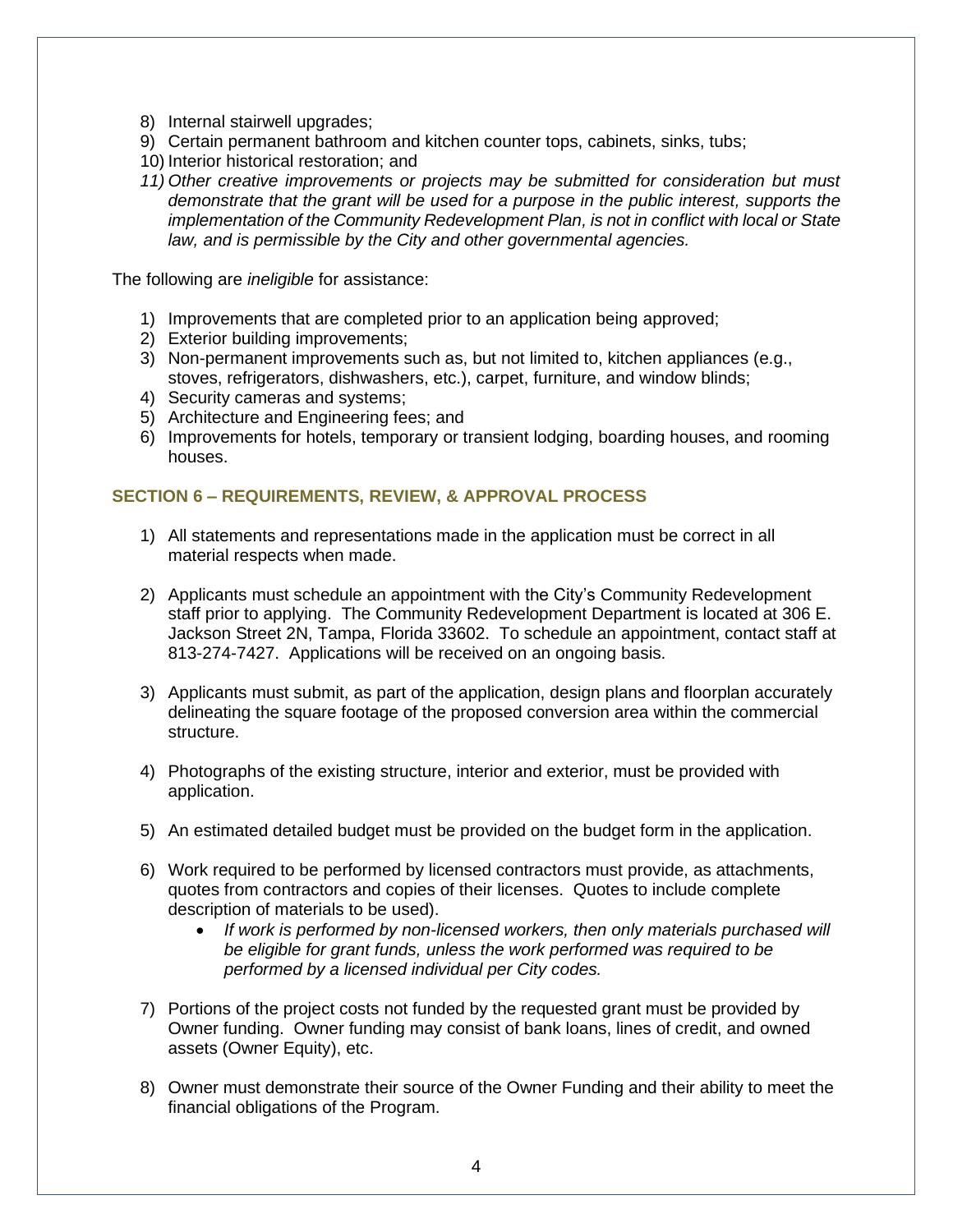- 9) Proceeds from other City-managed financial assistance programs may not be used as Owner Equity to satisfy the Owner Funding requirements of this Program but may be used to assist with funding of remaining portion of larger improvement project. Grant funds cannot be used as Owner Equity to satisfy the Owner Funding requirements of other City-managed financial assistance programs.
- 10) Staff will review the application for completeness, which includes all required attachments and requested data. A post-application submittal conference will be held with the Applicant to discuss any issues or deficiencies with the application.
- 11) Incomplete applications will not be considered submitted until a completeness review shows that all required documentation has been submitted to Community Redevelopment Department staff. Submittal of an application does not guarantee a grant award.
- 12) The Applicant will be required to obtain quotes/estimates from licensed contractors/design professionals for eligible improvements and submit said quotes/estimates as part of the grant application submission.
- 13) Once the application is determined to be complete by staff, the application will be scheduled for consideration at the next available Community Redevelopment Agency Board (CRA Board) meeting.
- 14) The CRA Board may approve, approve with conditions, or deny the application.
- 15) All construction/design contracts will be between the Applicant and the contractor or design professional.

#### <span id="page-5-0"></span>**SECTION 7 – DISBURSEMENT POLICY AND PROCEDURE**

Grant funds will be disbursed, after initial approval of the project, upon a "Finding of Project Completion" by CRA Manager. A "Finding of Project Completion" will be granted when the following criteria are met:

- 1) The owner match specified in the Budget is paid in full.
- 2) Requests for disbursement of project costs will be on a per unit basis upon receipt of a certificate of occupancy for each unit. Costs not included in the approved application will not be considered for disbursement.
- 3) Required documentation for disbursement of project costs must be complete and include:
	- a) Copies of cancelled checks, certified checks or money orders of project costs, or credit card statements of project cost;
	- b) Detailed invoices and paid receipts signed, dated, and marked "paid in full;"
	- c) Name, address, telephone number of design professional(s), general contractor, etc.;
	- d) Photographs of the project (before and after photos).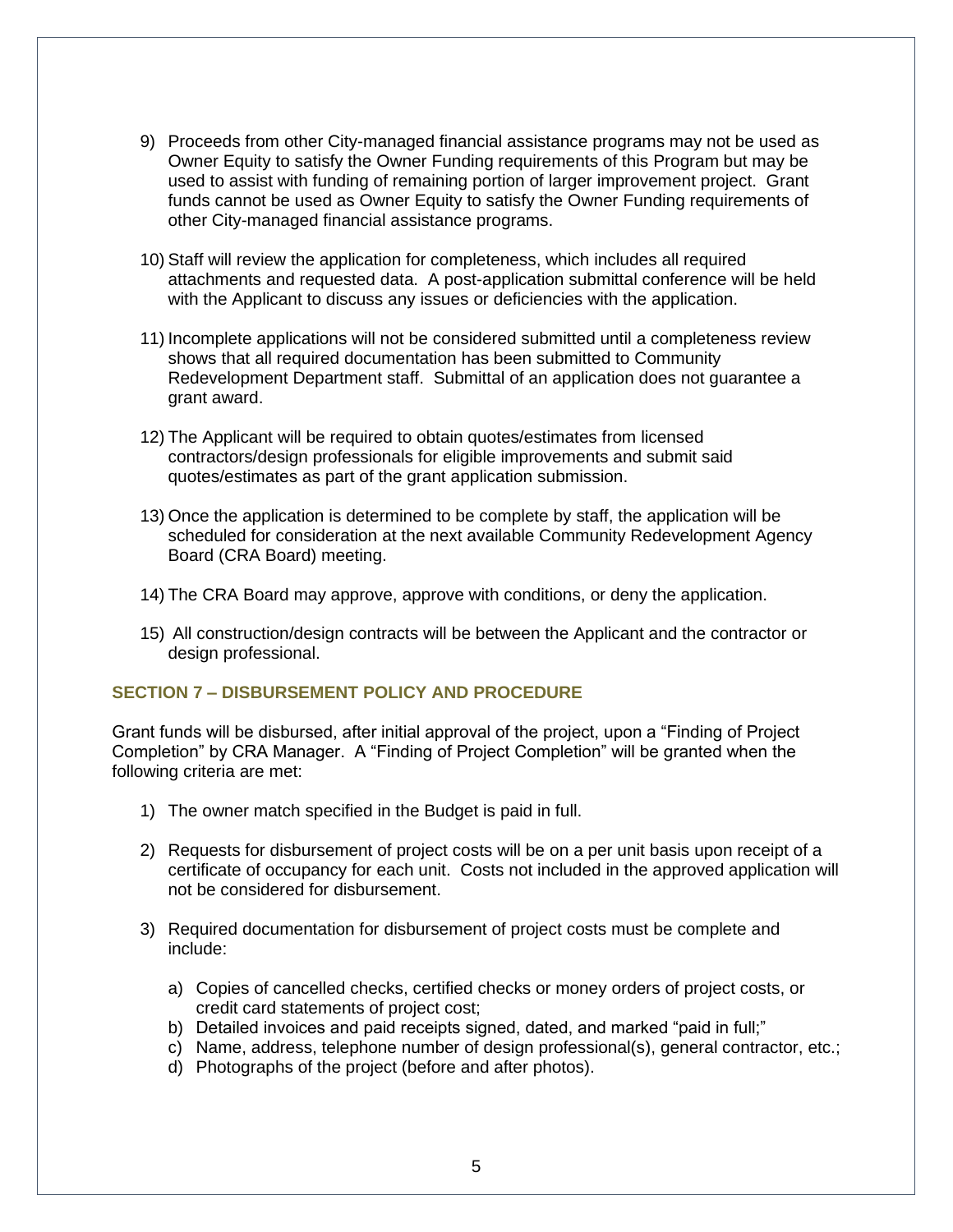- 4) Prior to any grant fund disbursement, the Applicant must have obtained all necessary/required permits (e.g. zoning and building), passed all required inspections, and received (if relevant) notice, in the form of a Certificate of Occupancy or Certificate of Completion for the project demonstrating the legal occupancy of the project area. **Any work performed without a permit that required a permit will not be eligible for grant funding.**
- 5) The CRA disburses funds to grant recipients within 30 days of fully completed reimbursement request.

#### <span id="page-6-0"></span>**SECTION 8 – GRANT EXPIRATION**

Applicants must receive a "Finding of Project Completion" within 365 calendar days from the date of application approval. After the said 365 days, the grant will expire. An extension for the grant funds may be granted by the CRA Manager for a good cause. It is the responsibility of the Applicant to request an extension of the grant approval before the expiration date.

#### <span id="page-6-1"></span>**SECTION 9 – ALTERATIONS AND MAINTENANCE**

Any units converted using grant funding will remain residential for five years from the date of Finding of Project Completion. The improvements will be maintained in accordance with City policies, codes and any other applicable requirements identified by the City, CRA, or other agencies during the five-year period.

#### <span id="page-6-2"></span>**SECTION 10 – COMPLIANCE WITH THE CITY OF TAMPA ETHICS CODE**

The applicant shall comply with all applicable City rules and regulations including the City's Ethics Code, which is available at on the City's website at https://www.tampa.gov/ethics. Moreover, each applicant to the Program acknowledges and understands that the City's Ethics Code prohibit City employees from receiving any benefit, direct or indirect, from any contract or obligation entered into with the City. (City of Tampa Code, Chapter 2, Article VIII-Sec 2-522)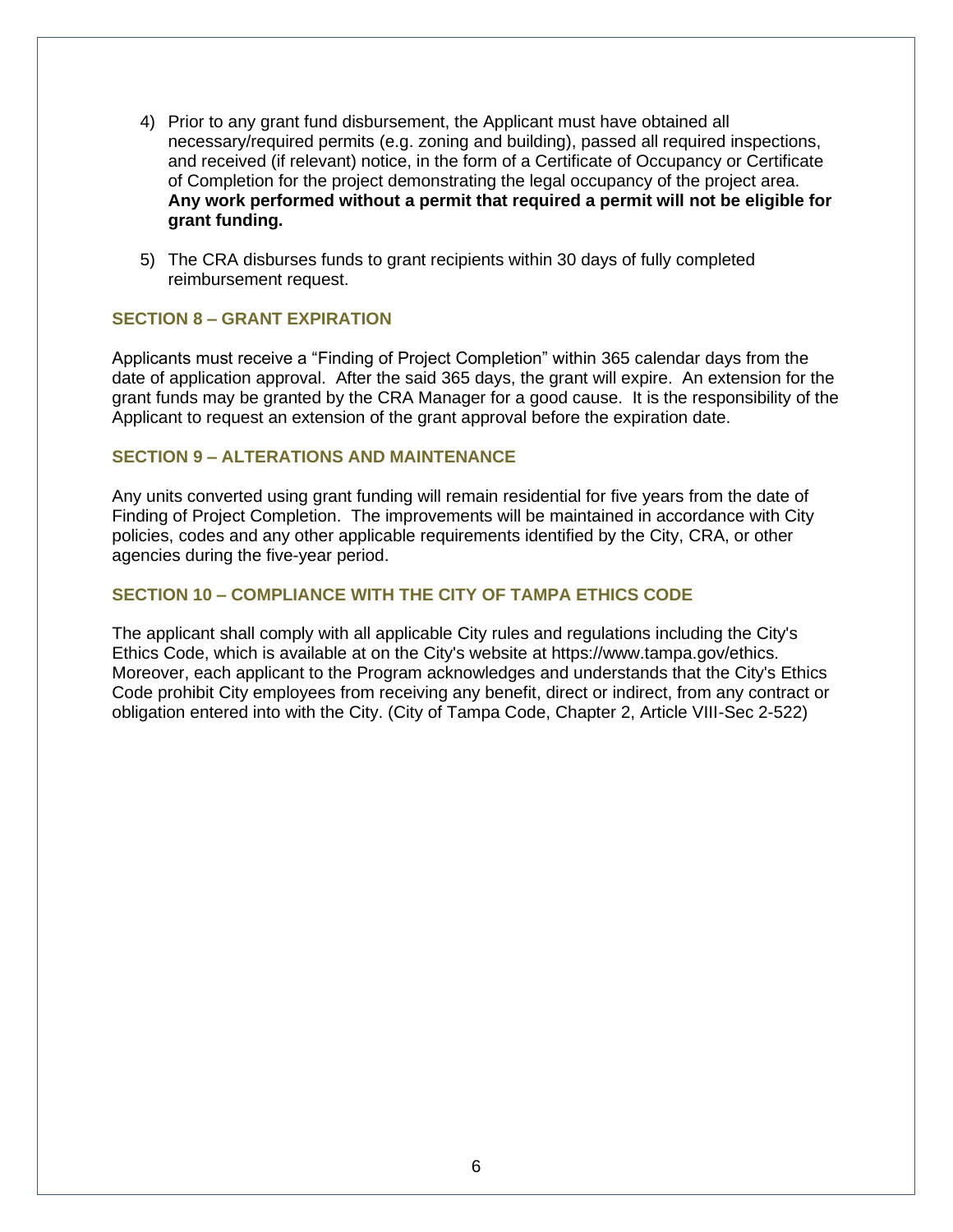Case Number: \_\_\_\_\_\_\_\_\_\_\_

## <span id="page-7-0"></span>**SECTION 11 – APPLICATION**

#### **UPSTAIRS RESIDENTIAL CONVERSION GRANT PROGRAM**

| 1) Applicant (Property Owner) |  |
|-------------------------------|--|
|-------------------------------|--|

Entity Name (if any):

Full Legal Name and Title (if any):

Mailing Address:

City/State/Zip:

Phone Number:  $\vert$  E-mail Address:

Web Site (if available):

| 2) Authorized Agent (If applicable) |                 |
|-------------------------------------|-----------------|
| Entity Name (if any):               |                 |
| Full Legal Name and Title (if any): |                 |
| <b>Mailing Address:</b>             |                 |
| City/State/Zip:                     |                 |
| <b>Phone Number:</b>                | E-mail Address: |

| 3) Subject Property/Location of Proposed Project         |
|----------------------------------------------------------|
| Address commonly known as:                               |
|                                                          |
| Parcel Identification Number(s) or Folio Number(s):      |
|                                                          |
| Property is designated as a Local Landmark: Yes __ No __ |

4) Project description, scope of work to be performed, sketch plans and specifications detailing the scope of work (provide attachment if needed). Applicant understands that depending on the project, certain City Departments may require additional documentation, plans, etc. in order to properly review and approve the proposed project described in this application.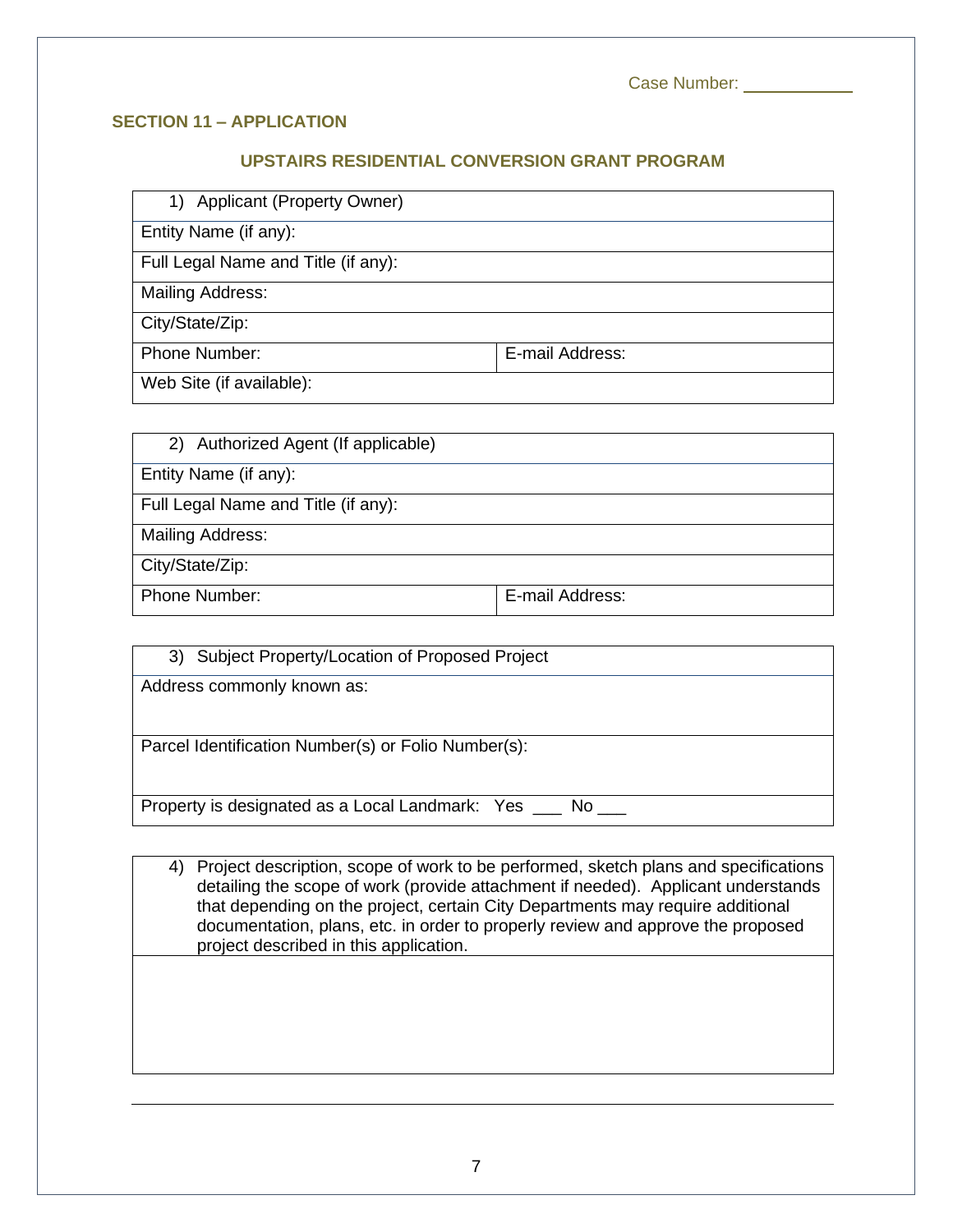| 5) Describe existing uses and conditions on the property (include photographs as |  |
|----------------------------------------------------------------------------------|--|
| attachments):                                                                    |  |

| 6) Financial Disclosure                                                                   |                                                                                      |    |  |
|-------------------------------------------------------------------------------------------|--------------------------------------------------------------------------------------|----|--|
| <b>Amount of Grant Requested:</b>                                                         | \$                                                                                   |    |  |
|                                                                                           |                                                                                      |    |  |
| <b>Project Budget – Sources/Uses of Funds (complete Attachment A: Project Budget)</b>     |                                                                                      |    |  |
| <b>Owner Equity:</b>                                                                      | \$                                                                                   |    |  |
| <b>Other Funds:</b>                                                                       | \$                                                                                   |    |  |
| <b>Grant Request:</b>                                                                     | \$                                                                                   |    |  |
| <b>Total Project Funding:</b>                                                             | \$                                                                                   |    |  |
|                                                                                           |                                                                                      |    |  |
| My Property Is up to date with taxes, fees, and complies with City codes and regulations: |                                                                                      |    |  |
| $Yes$ No $\_\_$                                                                           |                                                                                      |    |  |
|                                                                                           |                                                                                      |    |  |
|                                                                                           | If the Applicant has received loan or grant assistance from a City-managed financial |    |  |
| assistance program for a project at this address, please specify the program(s) and the   |                                                                                      |    |  |
| loan/grant amount(s).                                                                     |                                                                                      |    |  |
| 1.                                                                                        |                                                                                      | \$ |  |
| 2.                                                                                        |                                                                                      | \$ |  |

**PLEASE NOTE: Grants are awarded on a first come, first qualified basis until funds have been depleted.** 

# **I UNDERSTAND THAT IN ORDER FOR MY REQUEST FOR GRANT FUNDING TO BE APPROVED, I MUST AGREE TO THE FOLLOWING CONDITIONS:**

- 1) To adhere to the application procedures and guidelines as specified.
- 2) That additional improvements or changes not approved in the original grant application will not be funded by the CRA.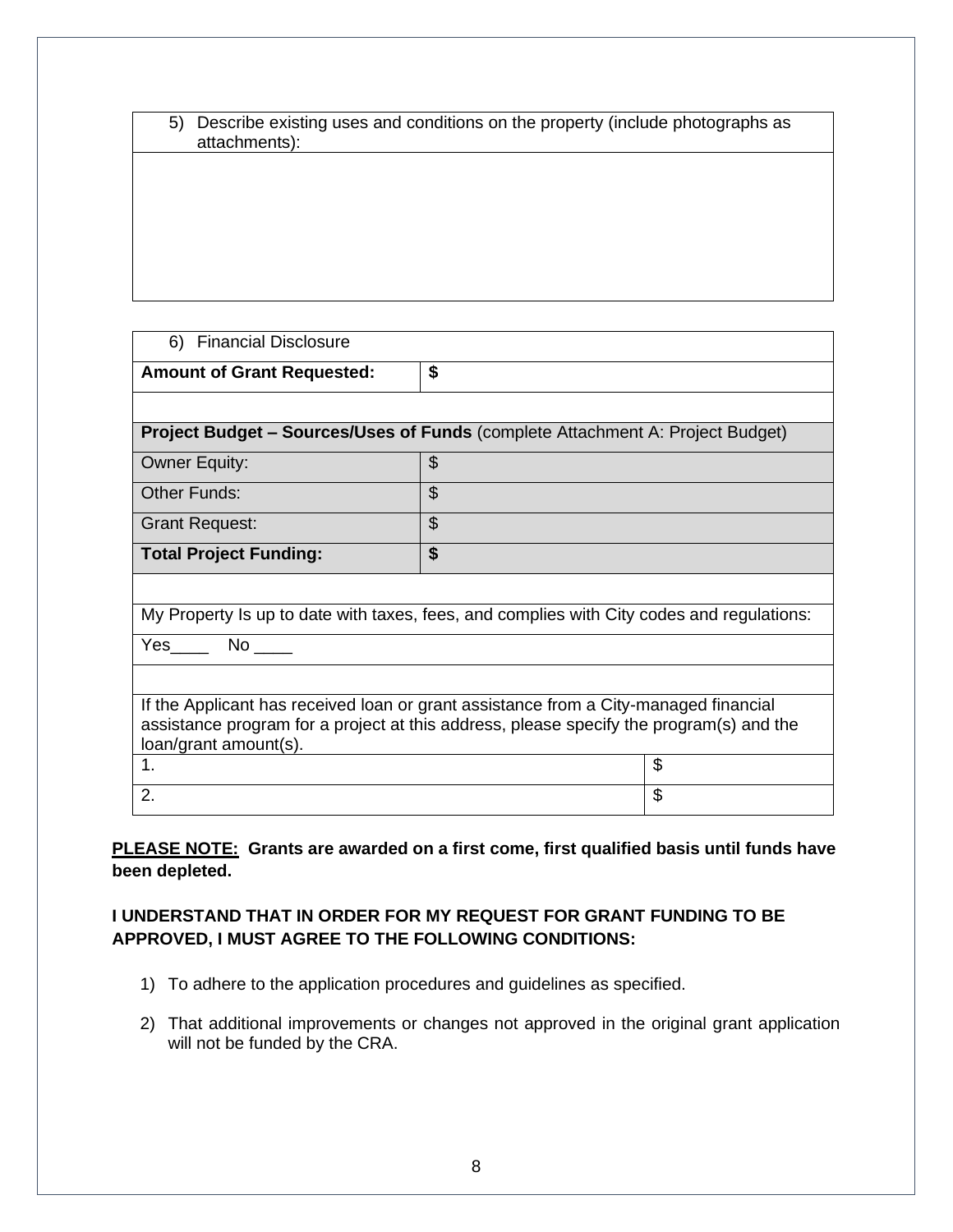- 3) That disbursement of grant funds will only occur after:
	- a) All improvements have been completed;
	- b) All final inspections of the improvements are approved by the appropriate City Officials or other required authorities, if any; and
	- c) Proof of payment, as described in this document, for project costs approved in the grant application.

**I ACKNOWLEDGE THAT I HAVE RECEIVED AND UNDERSTAND THE GRANT GUIDELINES HEREIN ABOVE STATED. IN ADDITION, BY EXECUTING THIS APPLICATION, I ACKNOWLEDGE THAT I AM LAWFULLY AUTHORIZED TO EXECUTE THIS APPLICATION.**

| Entity Name (if any)                                                                    |                                                                                                                                                                                                                                               |                                 |    |
|-----------------------------------------------------------------------------------------|-----------------------------------------------------------------------------------------------------------------------------------------------------------------------------------------------------------------------------------------------|---------------------------------|----|
| <b>Applicant Signature</b>                                                              |                                                                                                                                                                                                                                               | Printed Name and Title (if any) |    |
| Date                                                                                    |                                                                                                                                                                                                                                               |                                 |    |
| STATE OF ______________________                                                         | COUNTY OF _____________________                                                                                                                                                                                                               |                                 |    |
| The foregoing instrument was acknowledged before me this _____ day of ________, 20____, |                                                                                                                                                                                                                                               |                                 |    |
|                                                                                         |                                                                                                                                                                                                                                               |                                 | is |
| personally known to me or [ ] has produced identification.                              |                                                                                                                                                                                                                                               |                                 |    |
|                                                                                         |                                                                                                                                                                                                                                               |                                 |    |
| My commission expires:<br>(Notary Seal)                                                 | Notary Public Signature                                                                                                                                                                                                                       | Notary Public Print Name        |    |
|                                                                                         | Mail or hand deliver completed application form to:<br><b>Community Redevelopment Department</b><br>City of Tampa / 306 East Jackson Street 2N / Tampa, FL 33602<br>For question call the Community Redevelopment Department at 813-274-8325. |                                 |    |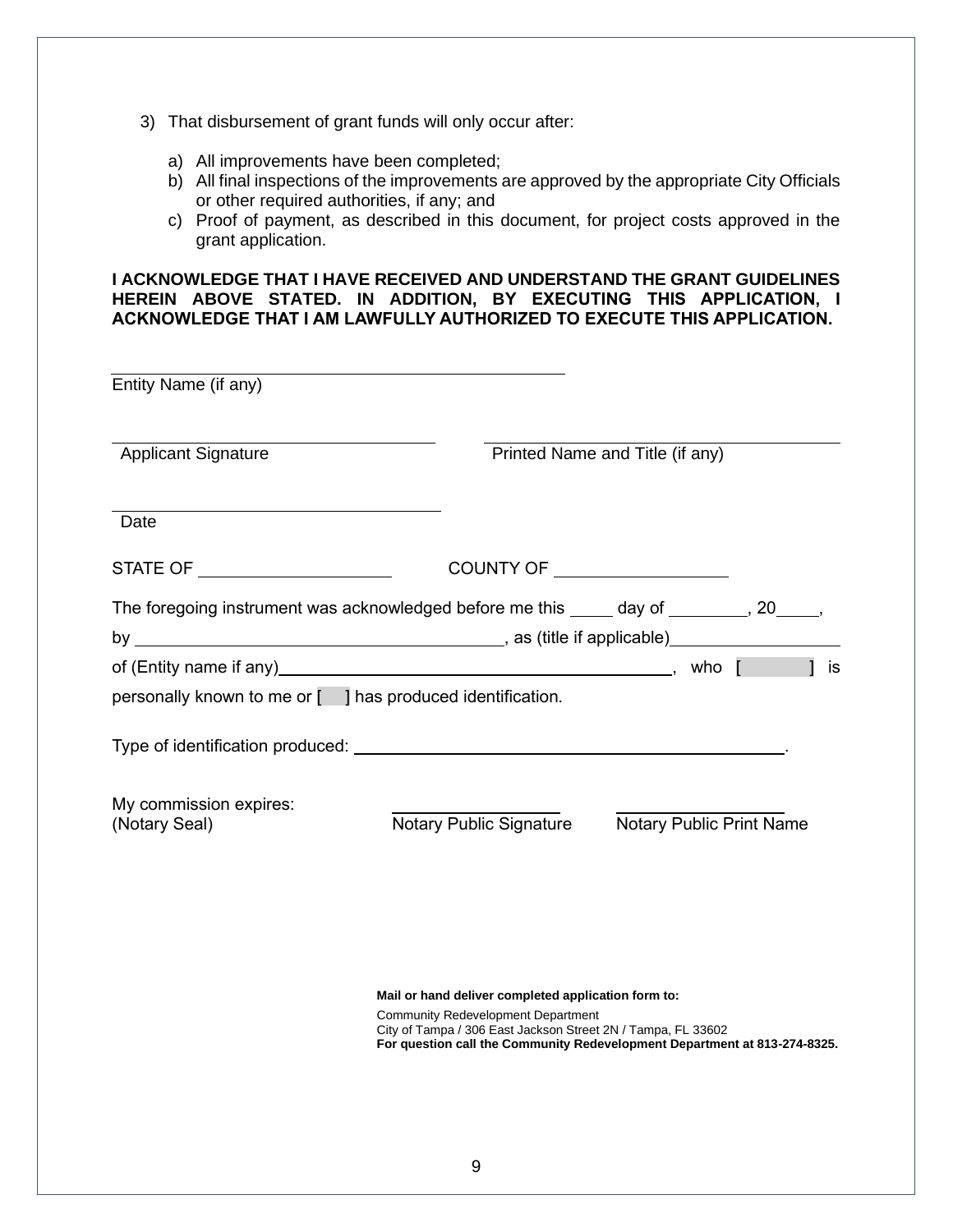# <span id="page-10-0"></span>**SECTION 12 – ELIGIBLE CRA AREA MAP**